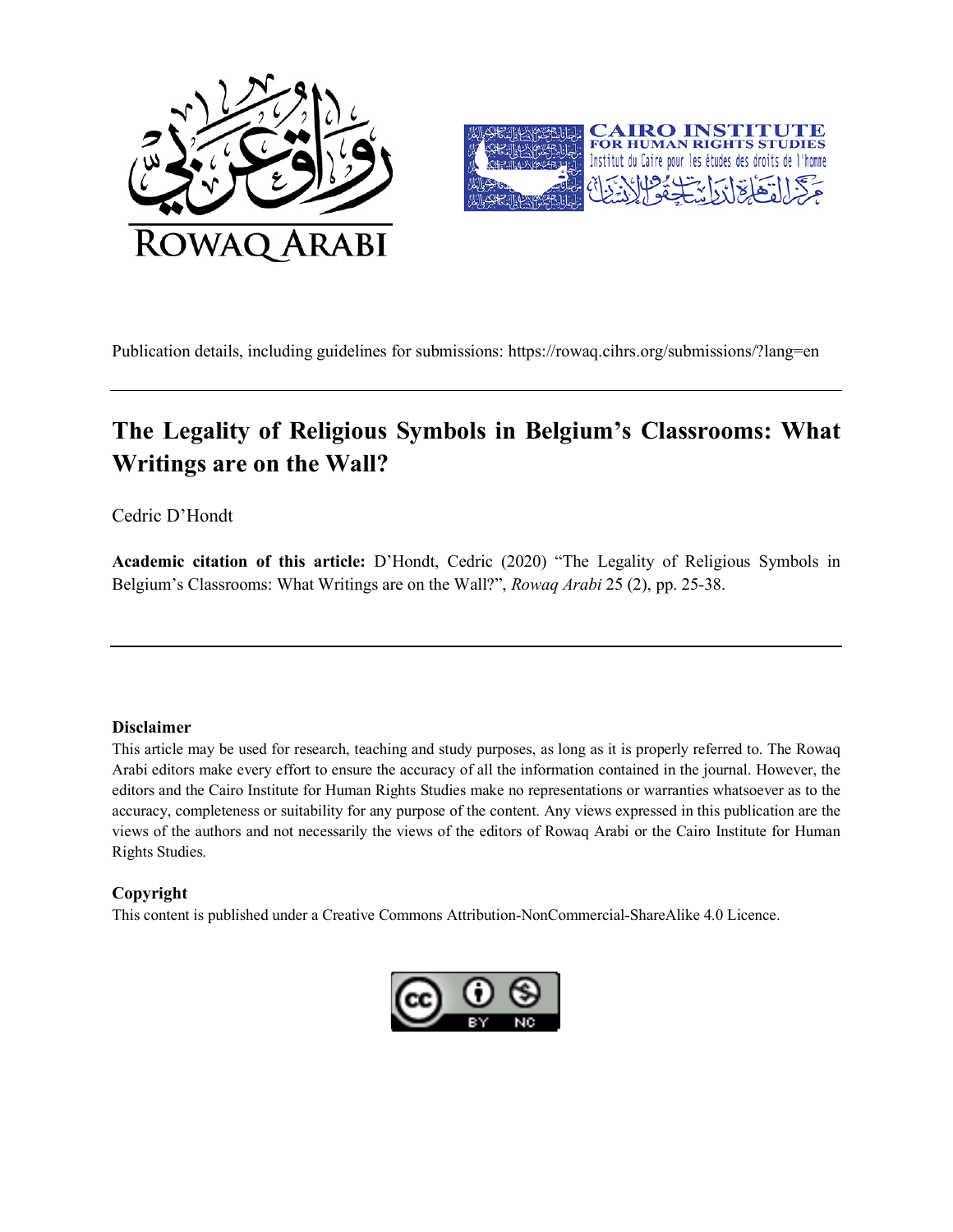# **The Legality of Religious Symbols in Belgium's Classrooms: What Writings are on the Wall?**

Cedric D'Hondt

## **Abstract**

Belgium has known a protracted discussion regarding the presence of religious symbols in educational institutions. The hijab, in particular, continues to spark controversy. Belgian courts have repeatedly found that school regulations violate the freedom of religion when banning students and teachers from wearing religious symbols. Yet schools maintain their contested regulations and ongoing legal proceedings result in conflicting conclusions. This study examines how the Belgian debate on religious symbols in educational institutions affects the freedom of religion. To do so, it will first scrutinise the case law of Belgian courts. Consequently, the study will juxtapose Belgian case law with decisions of the European Court of Human Rights. The study will highlight conflicting viewpoints between national judges and the ECtHR, and explain possible consequences for Belgium. In this way, the paper will assess the legality of a general ban on religious symbols in Belgian schools.

**Keywords**: Freedom of Religion; Education; Intersectionality of discrimination; Religious symbols; European Convention on Human Rights

## **Introduction**

In the last decade, Belgian education has witnessed a remarkable shift. Whereas schools used to observe active pluralism, accepting religious diversity in their premises, they now often apply a strict principle of neutrality. Consequently, school boards prohibit teachers and students from manifesting their convictions by wearing religious symbols. Such prohibitions recurrently spark debates on the scope of freedom of religion. Evidently, the controversy puts various values at stake, such as diversity, secularism, gender equality, the right to education, security and identity.

Belgian judges have occasionally been placed before the daunting task of balancing these interests, with conflicting results. Uncertainty remains, and schools maintain a ban on religious symbols. This research assesses the scope of freedom of religion in Belgian schools by adopting a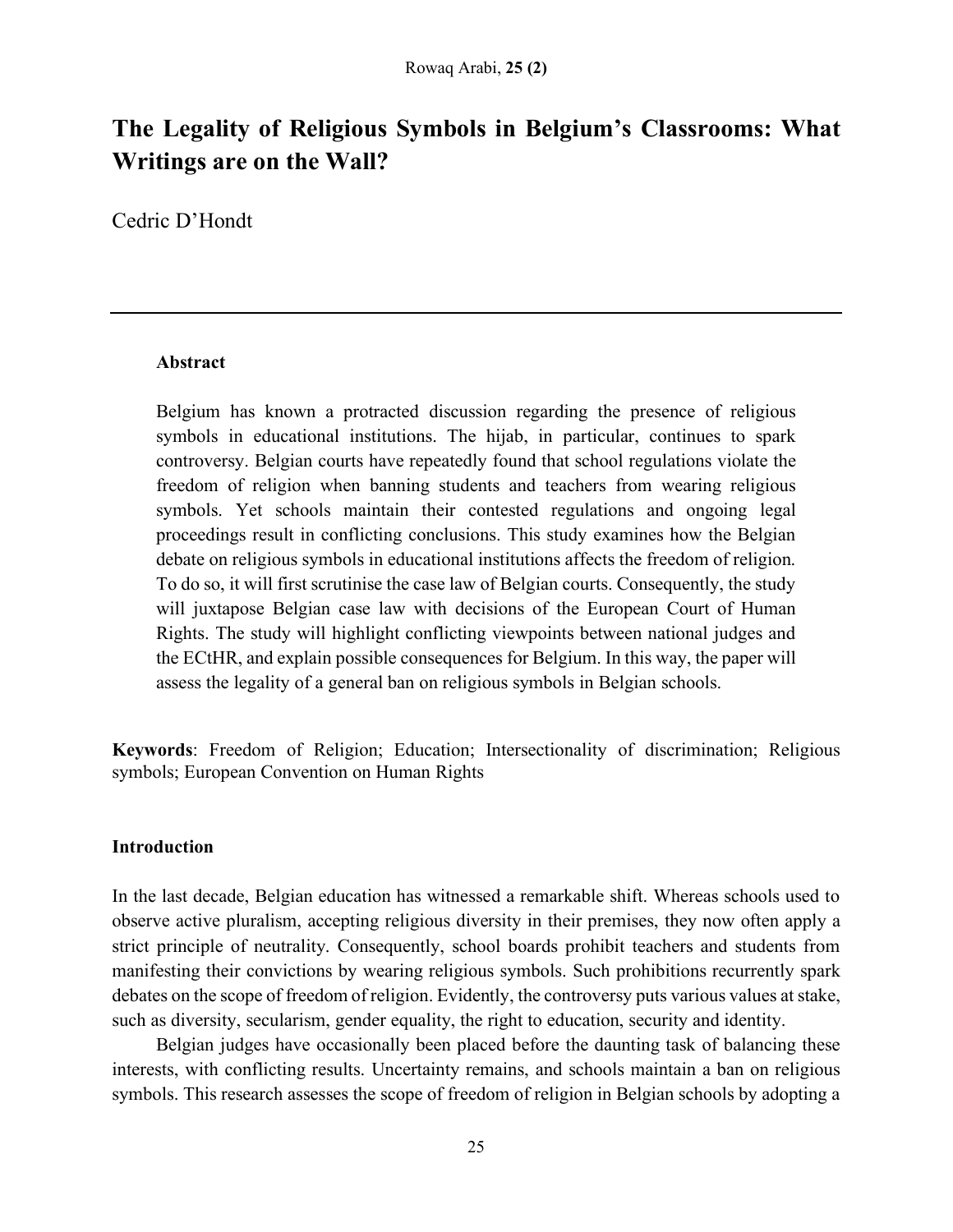legal research methodology. Starting from the relevant provisions in both the Belgian Constitution and the European Convention on Human Rights (ECHR), this paper describes, analyses and evaluates case law of Belgian courts and the European Court of Human Rights (ECtHR). In order to fully understand the case law, the first chapter summarises the layout of Belgium's educational system.

As most Belgian literature is either in French or Dutch, all citations in this paper are translated to English by the author with a reference to the original sources. Furthermore, while this paper addresses religious symbols in general, it will focus on the hijab. After all, as noted by a Belgian judge, the debate often has a one-sided focus on the Muslim headscarf.<sup>1</sup>'Religious symbols' as used by this research do not include the niqab or burqa, since face-covering clothing is prohibited in Belgium.

Lastly, some schools only prohibit headwear indirectly because of alleged courtesy, thus effectively banning the wearing of, for instance, a Jewish kippah, a Sikh dastar or a Muslim hijab. Other schools directly ban any religious attire, which includes subtler symbols like a Christian crucifix, a Star of David or the Hand of Fatima. Because an indirect ban equally affects the freedom of religion, this paper understands a 'ban on religious symbols' to encompass both direct and indirect prohibitions.

## **Belgium's Educational Landscape**

## *School wars*

Two historical dynamics have contributed to the configuration of Belgium's educational system. It is no coincidence that the first of both dynamics is related to religious matters as well. Unlike the name may suggest, the First and Second School War (French: *Guerre scolaire*; Dutch: *Schoolstrijd*) did not involve physical violence. Instead it concerned political debates between liberal and Catholic parties. The liberals sought to topple the dominant position of the Catholic Church in education, whilst the Catholics wanted to support private, Catholic schools.2 Eventually the School Pact of 1958 brought an end to the animosities by establishing a divide between public education and free education.<sup>3</sup>

## *Federalisation of Belgium*

Second, the federalisation of Belgium has also had an impact. A linguistic conflict between the Dutch-speaking north, Flanders, and the French-speaking south, Wallonia, characterises Belgian history. In an attempt to resolve the dispute between Flanders and Wallonia, six state reforms have thus far been enacted between 1970 and 2011, resulting in an extensive federalisation of Belgium.

Currently, the Belgian federal state encompasses six entities. There is a territorial divide into three regions: The Flemish Region, the Walloon Region and the Brussels-Capital Region. Additionally, the same territory is divided across the linguistic borders into three communities: The Flemish community, the French Community and the German Community. The Flemish and the French Community both function independently inside the bilingual region of Brussels. Given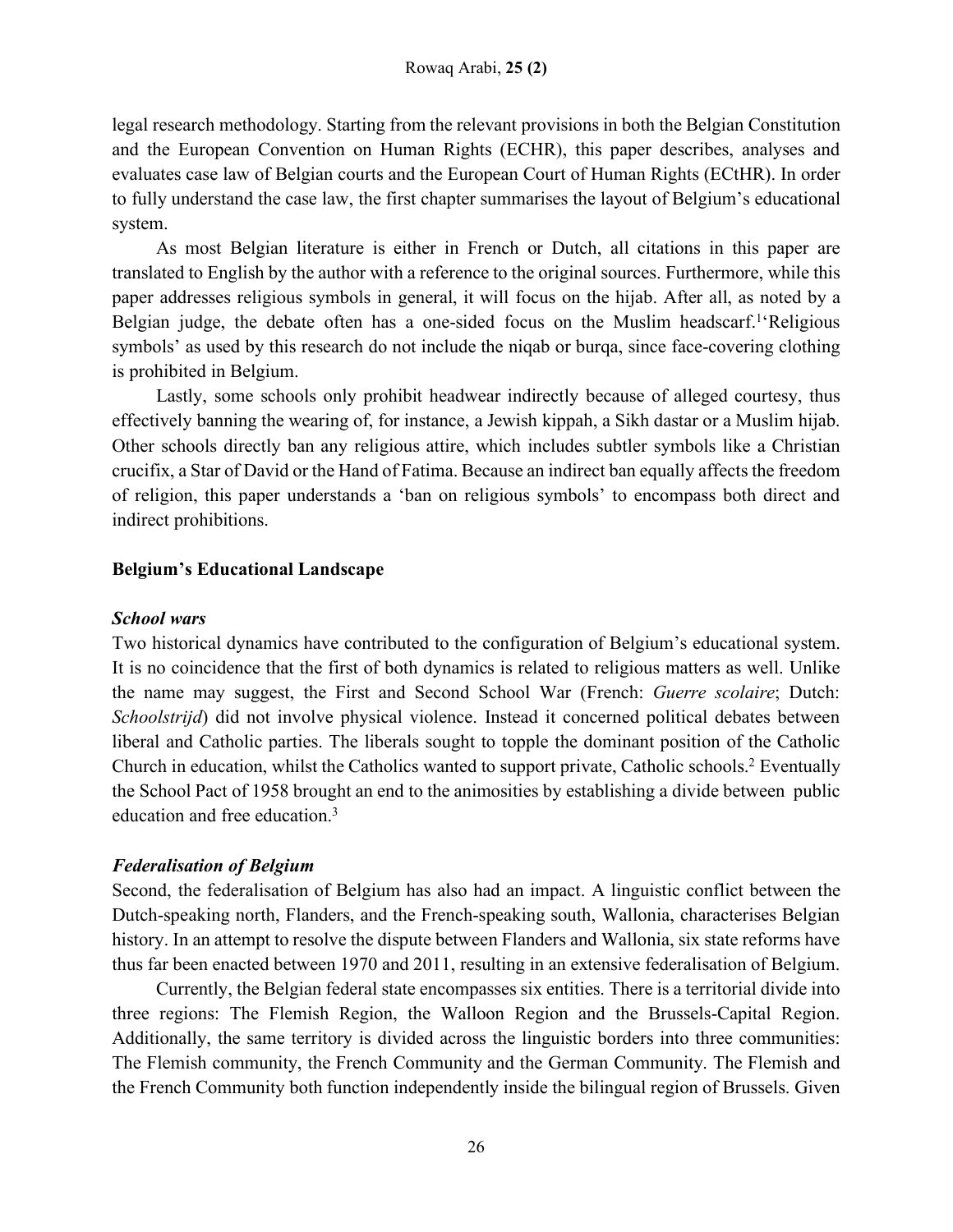the importance of language in schooling, education is a competence of the communities since the third state reform in 1989.

## *Conclusion: Three school networks in three communities*

Consequently, education is organised independently in the three communities, in each of which exist three different school networks. First, there is the government-provided education that is directly provided by the community itself.<sup>4</sup> Second, there is the subsidised public network, the schools of which are provided by the province, a city or municipality. Parallel to the two public networks, there is the network of free schools, which predominantly exists out of confessional schools. The majority of free schools remain Catholic, although there exist some Protestant, Muslim and Jewish schools.

## **Between Religion and Neutrality: The Debate Continues**

The division of school networks within each community has solved most historical tensions. Free schools can continue to be confession-based, while public schools have to adopt a neutral position according to article 24 of the Belgian Constitution.<sup>5</sup> However, this neutrality does not entail strict secularism but pluralism instead, meaning that every public school has to facilitate the choice between the teaching of one of Belgium's six recognised religions<sup> $6$ </sup> and non-denominational ethics.7

Parents are consequently free to choose a school that can educate their children according to their conviction. This freedom of choice is known as the passive freedom of education, which is equally safeguarded by article 24 of the Constitution.8

Nevertheless, religion sparks controversy once more. Some believe that the principle of neutrality should be applied more strictly in today's multicultural society, which resulted in prohibitions on religious symbols within school premises. However, school regulations that prohibit wearing religious symbols did not remain unchallenged. Both affected students and teachers have repeatedly taken the issue to court.

# **Belgian Case Law regarding Religious Symbols at School**

# *Case law of the Council of State*

The first decision on the substance of the matter was issued well over a decade ago by Belgium's supreme administrative court, the Council of State (French: *Conseil d'État*; Dutch: *Raad van State*).<sup>9</sup> It can suspend and annul an administrative act, such as school regulations, that violates the law. However, recourse to the Council is limited in time. Complaints must be lodged within sixty days counting from the official publication, notification or observation of the administrative act. Furthermore, the applicant must have an interest that has been affected by the contested administrative act.10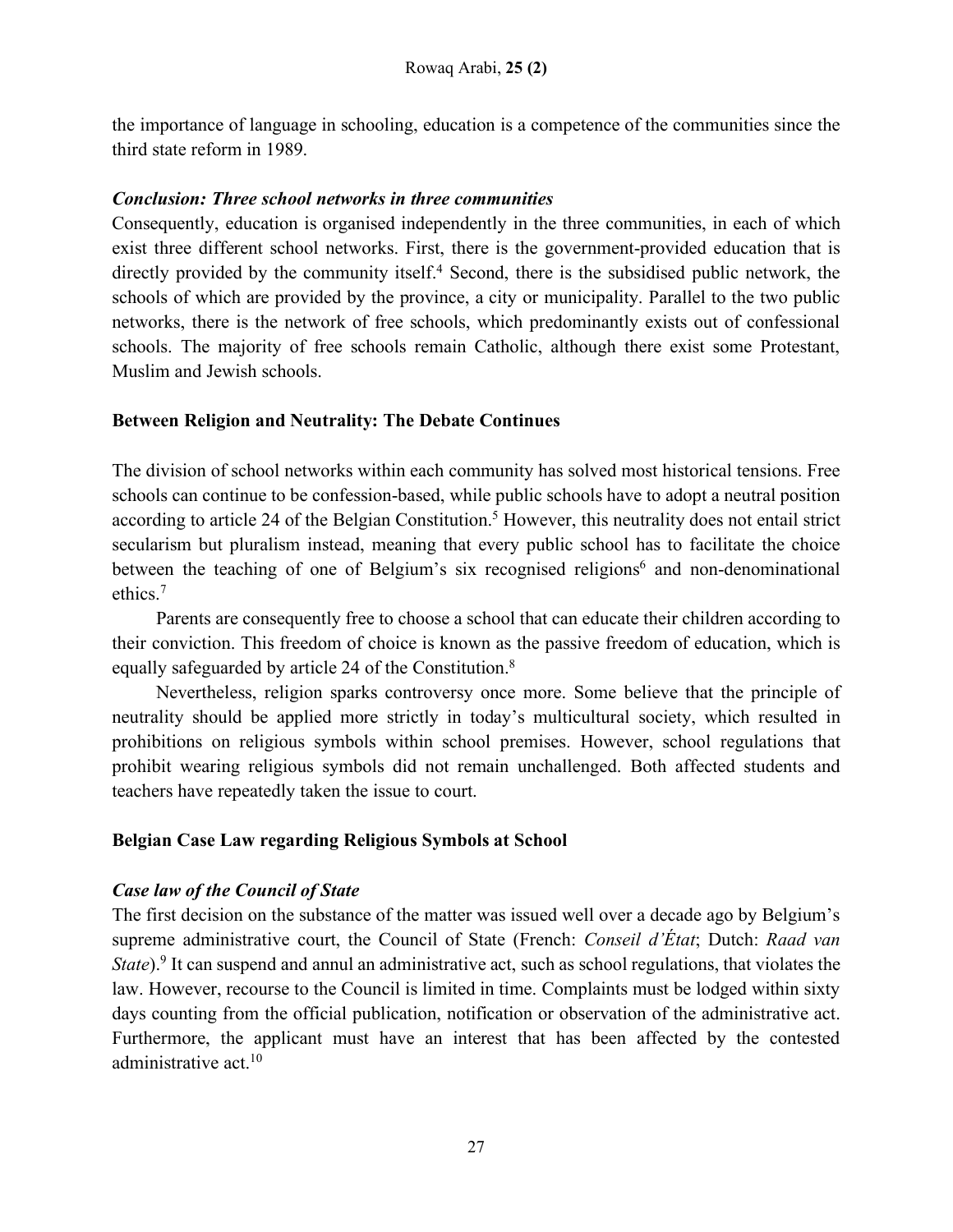In 2009, an Islamic religion teacher deemed that an administrative act indeed harmed her interests. She had been teaching religion in two primary schools of the Flemish Community network *GO!*. Although the schools banned 'ostentatious' religious symbols, they made an exception for religion teachers, who could wear symbols during their own classes only. Nevertheless, the teacher did not remove her hijab outside her classroom and both schools dismissed her.

The Council of State considered her dismissal to be in contravention of the law.<sup>11</sup> After all, the teacher's personal commitment did not end at the classroom's door. Simultaneously, the Council of State acknowledged that in some cases a prohibition of wearing the hijab can be warranted. In this case, however, the school boards did not convincingly establish such necessity. Without the verified need for a general ban, the Council declared the dismissal irregular.

In response, the *GO!* sent out a first circular in September 2009, urging its schools to include a general ban on religious symbols in school regulations. This circular gave rise to another series of litigations. In a March 2010 judgement, the Council of State believed that according to the Belgian Constitution, only the parliament can establish a general ban on religious symbols.<sup>12</sup> However, after a preliminary ruling from the Belgian Constitutional Court, the Council of State acknowledged that the circular did not constitute a regulatory text.<sup>13</sup> It merely concerned an instruction to all schools of the *GO!* network. Hence, the circular remains unrevoked and the Council of State can only review the regulations of individual schools, not the circular they rely upon.

In December 2010, the Council of State decided for the first time on a Walloon case, which involved a math teacher in municipal schools of the city of Charleroi. Her hijab posed a problem for the city council, and local authorities prohibited the teacher from wearing any religious symbols. Eventually the city of Charleroi dismissed the teacher. In contrast to the 2009 case regarding the religion teacher in the Flemish *GO!*, the Council of State declared the ban in Charleroi's public schools legal.<sup>14</sup>

The different conclusion was due to legislation of the French Community, which had adopted a decree in 1994 to clarify the constitutional principle of neutrality in public education. Article 4 of said decree reads as follows: 'In front of students, one refrains from every attitude and every partisan statement regarding ideological, moral or social problems that are topical and that divide public opinion.'15 The Council of State considered the hijab to be such subject of public debate, as it affects another fundamental democratic value, namely equality between men and women.

In 2014, the Council of State confirmed its earlier judgement regarding religion teachers in the Flemish public education.<sup>16</sup> Two Muslim women saw their appointment to the position of religion teacher refused by schools of the *GO!* network, due to their hijab. Although the Council of State eventually dismissed the application due to a lack of interest, the judge stressed that the position of a religion teacher is inherently linked with a personal commitment. Moreover, the Council considered that removing any religious symbols outside the classroom can negatively impact the teacher's credibility in front of students and parents.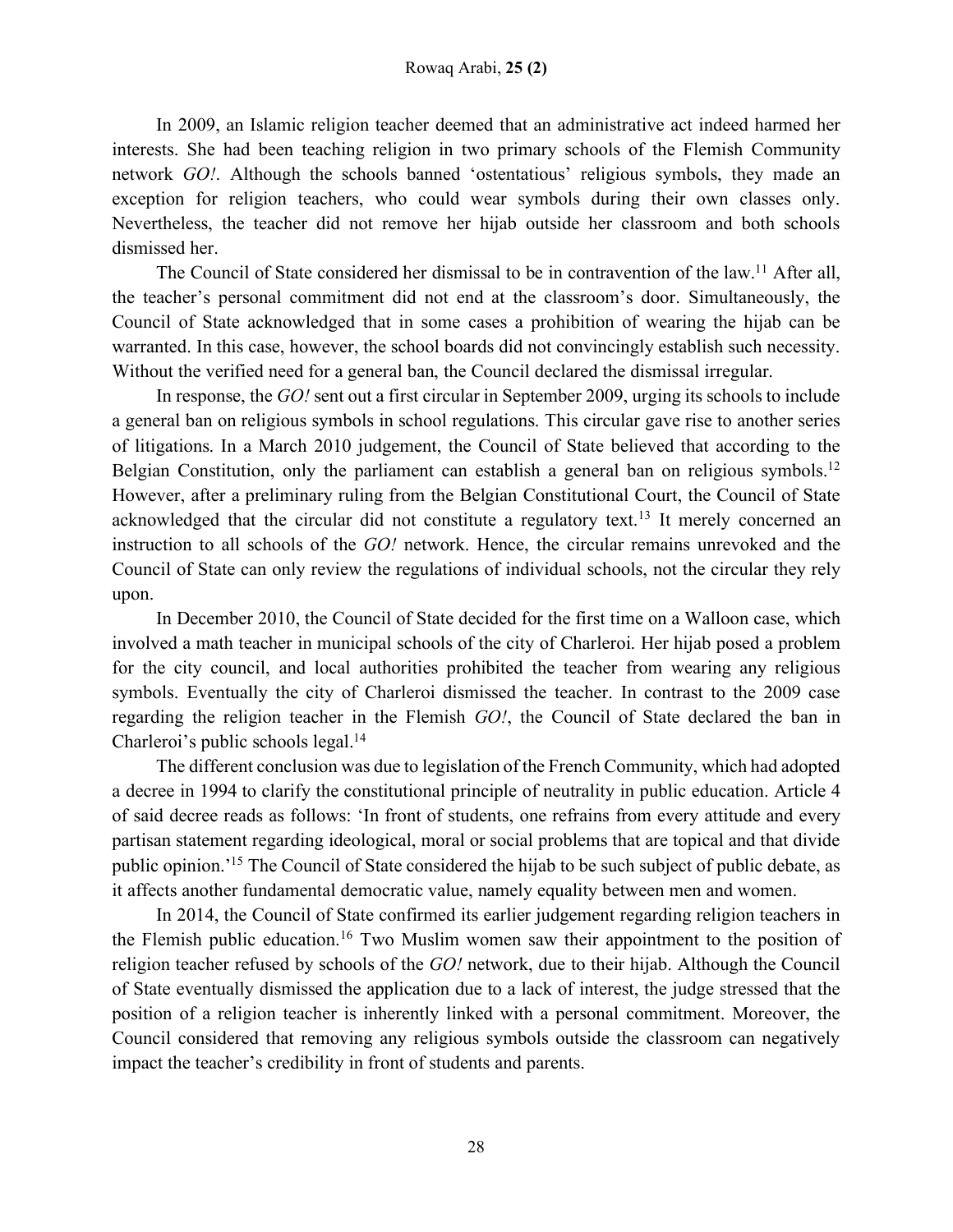In 2014, the Council of State issued two other verdicts concerning students of *GO!* schools.17 One case involved a Sikh student, while the other concerned six Muslim girls. The reasoning of the Council of State is similar in both cases and – for the first time –very elaborate and balanced. The judge considered that a ban on religious symbols principally restricts the freedom of religion, enshrined in article 9 of the ECHR.18 The Council of State repeated that particular circumstances can necessitate such restriction. This time, however, the Council explicitly referred to the three conditions of article 9 of the ECHR that would allow a ban on religious symbols: the ban must (1) be prescribed by law; (2) pursue one of the legitimate aims listed in article 9.2 of the ECHR; and (3) be necessary in a democratic society, meaning that the restrictive measure should be imperative, pertinent and proportionate.

The Council of State found that the ban on religious symbols had met the first two requirements, since school regulations constitute a law in the broad sense of article of the 9.2 ECHR and the schools aimed to protect the rights and freedoms of others. Importantly, the judge elaborated that the passive right of education does not entail the right to demand that children are not to be confronted by the religious symbols of fellow students.'19 Equally important is the judge's dismissal of the argument of gender equality.<sup>20</sup>According to the Council, the girls chose to wear the hijab out of their own free will. Only behaviour that endangers the neutrality of education or the rights of others, such as proselytism, justifies restriction of the freedom of religion.

This led to a problem regarding the third requirement. Whereas the Council of State acknowledged that the *GO!* is pursuing a legitimate aim, the judge found no specific circumstances that indicate the school's need of a general ban on religious symbols to safeguard public order or the rights of others. Due to the lack of a 'democratic necessity', the Council of State found the ban on religious symbols an illegitimate restriction of the freedom of religion, and annulled the provision of both school regulations accordingly.

However, the Council of State made an important addendum: a general ban on religious symbols is not in and of itself irreconcilable with the ECHR. Whereas the condition of proportionality usually demands a limited restriction, the judge acknowledged the possible emergence of a so-called 'tipping point' at which a general ban becomes warranted.<sup>21</sup> Several circumstances could constitute this tipping point, such as segregation, repression, and a predicament to equal educational opportunities.

## *Other courts*

The verdicts of 15 October 2014 were the last rulings by the Council of State regarding religious symbols in schools. Since then, several civil courts have also decided on the matter. The underlying reason is simple: there is a legal deadline to challenge an administrative act before the Council of State. After this deadline, one only has recourse to a civil court. There is, however, an important difference between the effect of a civil court judgement and a ruling by the Council of State. While the Council of State can annul an administrative act, the civil judge can only declare an irregular act inapplicable to the parties involved. The act itself, unlawful as it may be, continues to exist.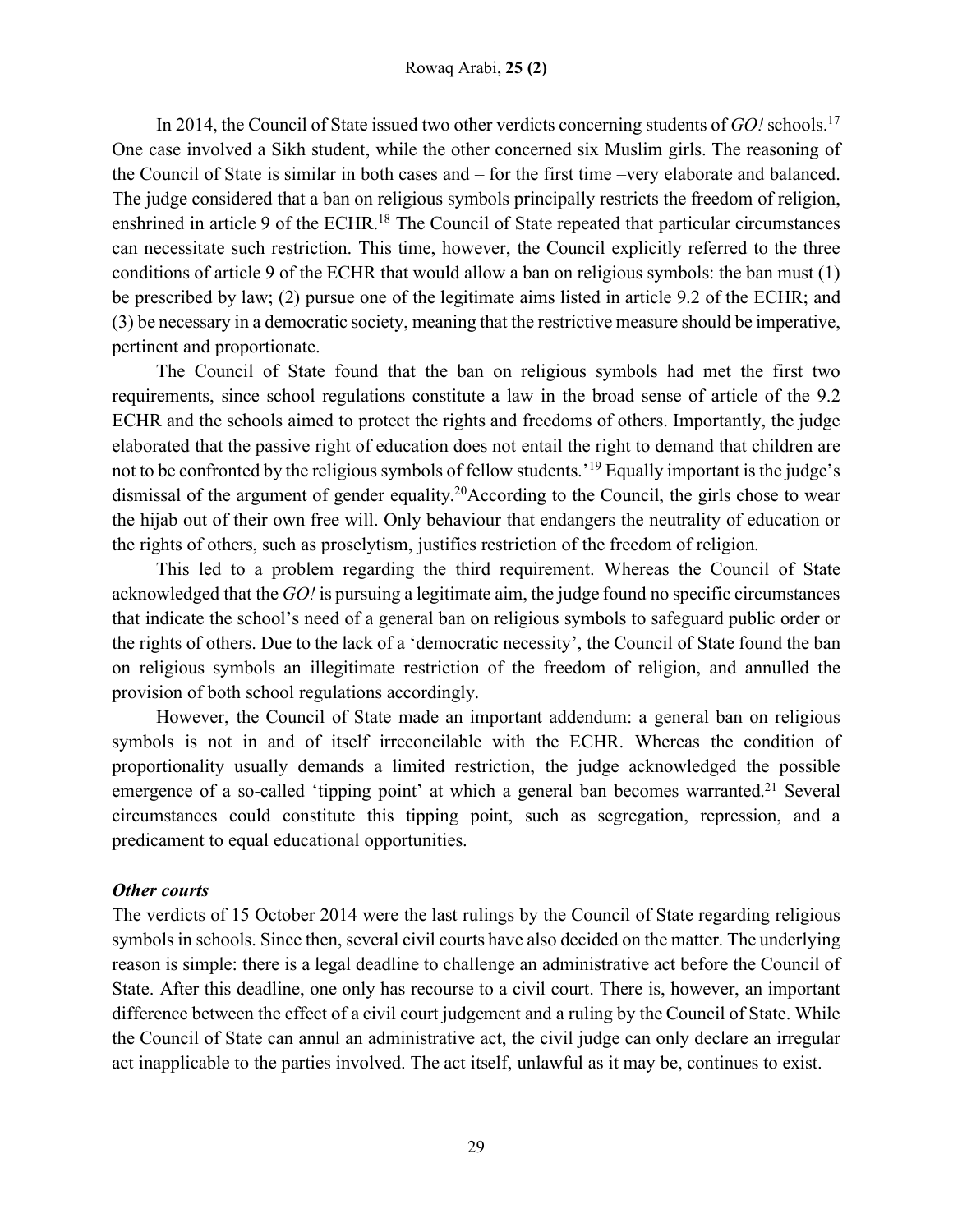A first case concerned a public college of the province of Liège. Barred from wearing the hijab on campus, sixteen female students took the case to the Liège court of first instance. The judge's reasoning was concise but straightforward: 'The wearing of the veil is not an obstacle to education, and neither a source of tension as such.'22 Two other cases both concerned Muslim girls who could no longer wear the hijab in the premises of *GO!* schools.<sup>23</sup> The judges reached the same conclusion as the Liège court: there were no indicators of a 'democratic necessity', which rendered a general ban disproportionate. Consequently, the judges prohibited the schools from enforcing the ban on the students involved.

However, the *GO!* appealed one of the judgements, and the Antwerp court of appeal overruled the initial decision. The judge now accepted, for the first time, the necessity of a ban: 'Incidents at community schools have illustrated that open pluralism is not up to the challenges that come with the increasing diversity in society. The wearing of religious symbols has led to disturbances of the peace and peer pressure.<sup>24</sup> In other words, the judge assumed that the Council of State's 'tipping point' had been reached. Furthermore, the judge believed that students should make concessions when it comes to wearing religious symbols to safeguard the constitutional principles of neutrality and the passive freedom of education. The ban was found legitimate, and the applicants have to abide by school regulations once more.

## *Analysis of the Belgian case law*

The chronological overview of the case law shows that initially the Council of State was reluctant to address the subject. Only the verdicts of 2014 contain an elaborate argumentation. While it has taken the Council of State several years to develop this reasoning, its final case law is conclusive: The Council did not accept a general ban on religious symbols for students. While the judge did not exclude a future ban on religious symbols, it did highlight its exceptional character.<sup>25</sup> Circumstantial evidence must demonstrate that all three requirements of 9.2 of the ECHR have been met.

This is different for teachers. The Council of State accepted that religion teachers are allowed to manifest their convictions, provided that they do not infringe on the rights of others. This principle stems from the position itself, which implies a personal commitment. Accordingly, this principle is inapplicable to non-religion teachers in francophone public schools, since the French Community has enacted a decree.<sup>26</sup> This suggests a difference between the French Community and the Flemish Community, since the Flemish Community never issued similar legislation. In light of the constitutional principle of neutrality, a prohibition on displaying religious symbols for all teachers in Flemish schools seems hard to defend.

Additionally, the case law reveals a loophole. Through its circular of 2009, the *GO!* instructs its schools to ban religious symbols. Although the Council of State has repeatedly declared a general ban disproportionate, the *GO!* persists. Simultaneously, the Council of State cannot annul the circular itself, for it does not constitute an administrative act. The cynicism becomes even starker when we take into account the judgements of the civil courts, which exclusively bind the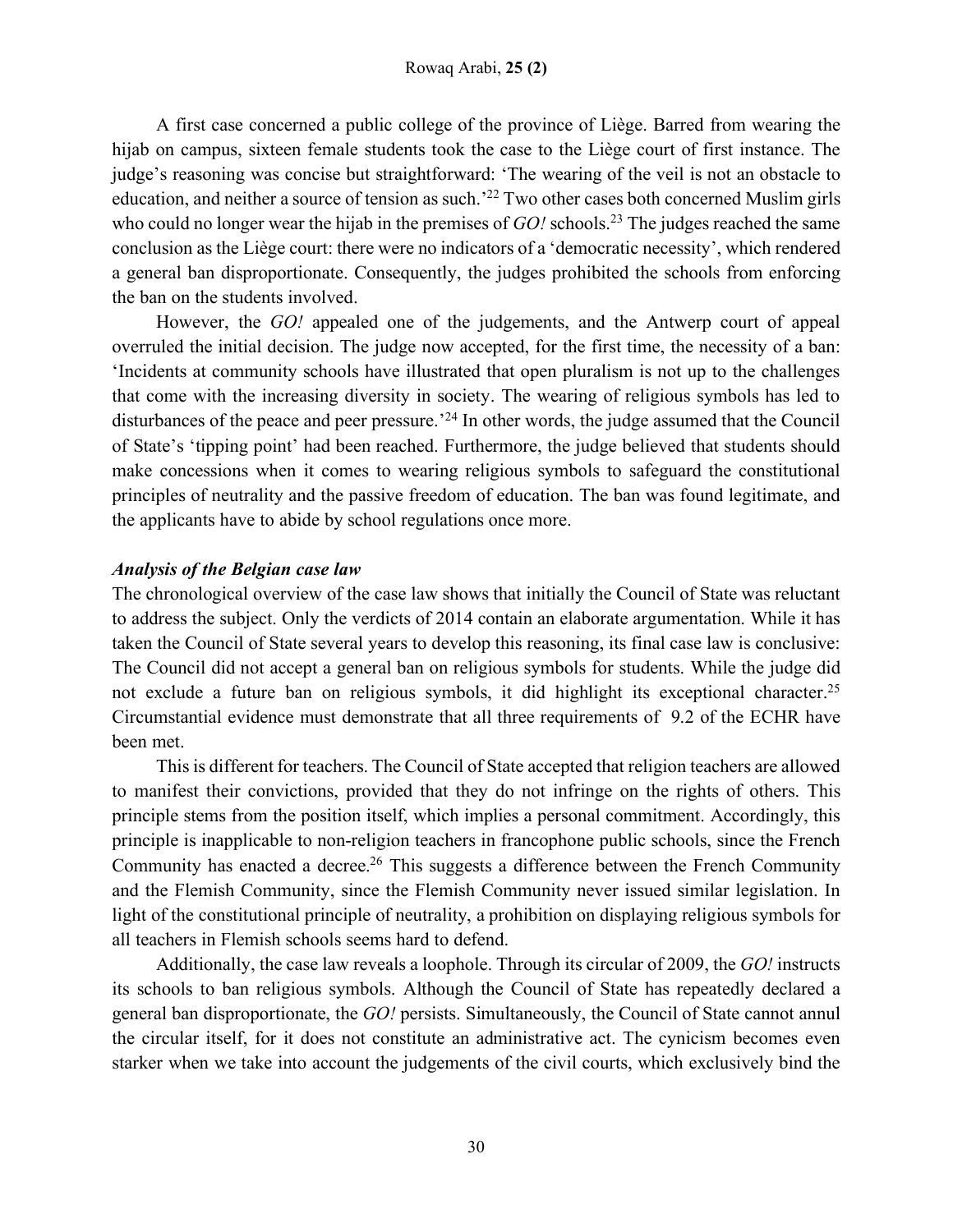parties. Therefore, schools can continue to enforce regulations on students that were not involved in the proceedings. The *GO!* stubbornness perpetuates legal uncertainty.

The ruling of the Antwerp court of appeal makes it unlikely that the *GO!* will reassess its circular. The verdict, however, is susceptible to criticism. While the court accepted the necessity of a general ban, it did not refer to specific events. Instead, the judge wallowed in ambiguous language such as 'incidents', 'disturbing the peace' and 'peer pressure'. Yet, the Council of State requires specific indicators, such as testimonies and reports, to justify the restriction of a fundamental freedom. Without a proper assessment of the ban's proportionality, the court of appeal has arguably been too quick to accept a general ban.

Consequently, legal uncertainty remains. The Council of State has annulled some schools' regulations, while other schools can maintain their rules. And even though a civil court finds a ban illegal, a school can simply decide to enforce its regulations on other students. Amidst the controversy, it is important to note that the ECtHR has equally interpreted article 9 of the ECHR. To ascertain the legality of any ban on religious symbols in Belgium, it is important to study the verdicts of this human rights tribunal as well.

## **Case law of the European Court of Human Rights**

## *Teachers in public education*

The ECtHR was first confronted with the question in  $2001<sup>27</sup>$  Ms Dahlab, a teacher in a public primary school in Switzerland, had converted to Islam in 1991, and started wearing a hijab from then onwards. In 1996, Swiss authorities prohibited her from wearing the hijab at school. After Swiss judges had confirmed the prohibition, Ms Dahlab beseeched the ECtHR. The Court, however, found her application manifestly ill-founded, and therefore inadmissible, because the prohibition had a legal basis, served a legitimate aim and was necessary in a democratic society. In particular, the judge also considered that the pupils of Ms Dahlab were at an age at which children are more easily influenced than older pupils.'28 The judge added: 'that the hijab appears to be imposed on women by a precept […] which is hard to square with the principle of gender equality.'29

The ECtHR confirmed this conclusion in 2006.<sup>30</sup> Ms Kurtulmuş, a professor at the public University of Istanbul, had become the subject of a disciplinary investigation because of her hijab. Ultimately the authorities imposed a resignation due to her failure to comply with vestimentary rules. Again, the ECtHR found the application inadmissible, as the principle of neutrality in state education and the principle of secularism warranted the measure.

## *Students in public education*

The ECtHR examined multiple applications from students. A first case equally originated in the University of Istanbul, where Ms Şahinwas not allowed to wear her hijab on campus. The ECtHR found no violation of article 9 of the ECHR.<sup>31</sup> Whilst assessing the prohibition's 'necessity in a democratic society', the judge elaborated on Turkey's constitutional tradition of secularism.<sup>32</sup>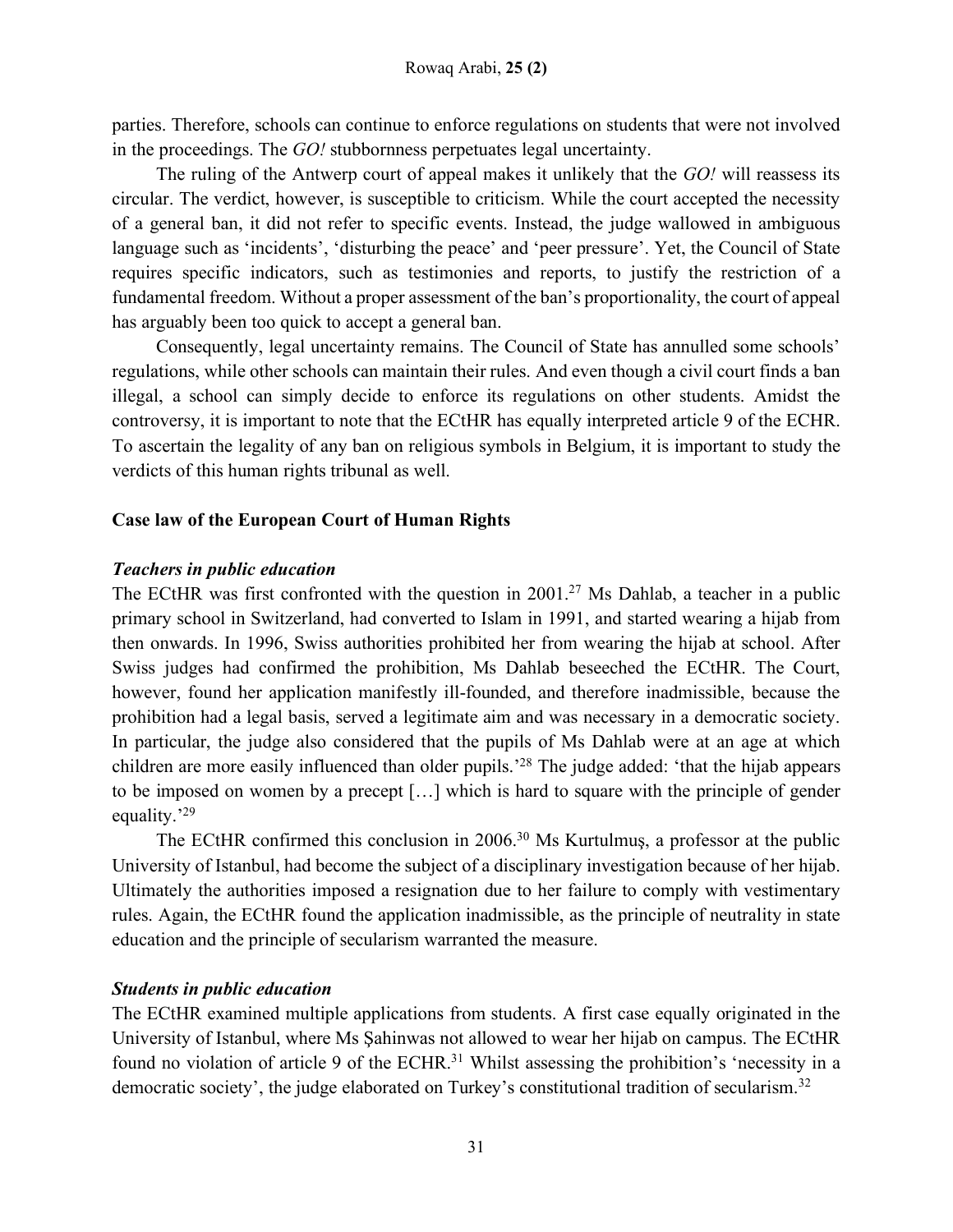This focus is no coincidence, as the ECtHR acknowledged that in the matter of religious symbols, member states enjoy a 'margin of appreciation'.<sup>33</sup> This doctrine concedes a confined sphere of autonomy to national authorities when applying the ECHR. The rationale behind this discretion is conciliation between the diverse legal and cultural traditions of Europe.<sup>34</sup> The domestic judge ought to know best how to balance individual rights and public values. Evidently, the margin increases when member states do not agree on an issue, as is the case with public expressions of a religious belief.<sup>35</sup>

As a result, the ECtHR repeatedly upheld its conclusion. When ninety-four students were banned from wearing the hijab in a Turkish secondary school, the ECtHR declared their complaint inadmissible.36 The expulsion of two French students who refused to remove their hijab in physical education classes did not violate article 9 of the ECHR either.<sup>37</sup> Moreover, the Court attached similar importance to the French tradition of *laïcité*. 38Another series of applications, filed by both Muslim and Sikh students against France, was equally deemed inadmissible.<sup>39</sup>

## *Analysis of the ECtHR case law*

The ECtHR clearly adopted a stricter stance than the Belgian Council of State. The Belgian judge only accepted a prohibition on the display of religious symbols for teachers, religion teachers being the notable exception. Students, on the other hand, remain free to wear religious symbols according to the Council of State, provided that they do not harm the freedom of others. Whereas the ECtHR always acknowledged that member states enjoy some freedom within the margin of appreciation, it seemingly favours a separation between the state and religion in education. The individual freedom of religion of both teachers and students consistently had to yield to the principle of neutrality.

For this stance, the ECtHR received reasonable criticism. First, in *Dahlab v. Switzerland* the Court hypothesised that wearing the hijab *might* have an effect on children. In other cases, the judge equally accepted that a ban on religious symbols is necessary to safeguard the rights of others. However, there is insufficient scientific evidence that the wearing of religious symbols by either a teacher or by peers indeed influences the view of students.<sup>40</sup> Moreover, the Court never found specific indicators that any of the complainants had engaged in harmful behaviour such as proselytism.

Second, the ECtHR observed the constitutional principles of secularism in Turkey and *laïcité* in France. Yet, the judge never elaborated on the meaning of both concepts, suggesting that they equal a mere 'neutrality'. Hence, the judge bluntly ignored what the UN Special Rapporteur on Religion or Belief had already established in 2000: when it comes to religious matters, the Turkish state is not neutral.41 The judge had a similar disregard for the semantics of the French *laïcité*. The often-used English translation 'secularism' does not encapsulate the particular meaning of the word that goes beyond neutrality.42 By accepting both secularism and *laïcité*as traditions that justify a ban on religious symbols, the Court evaded a debate on the normativity of a strict separation between the public and religious spheres.<sup>43</sup> Yet, the argument can be made that an equal access to the public sphere for all religions benefits liberty far more than a strict separation.<sup>44</sup>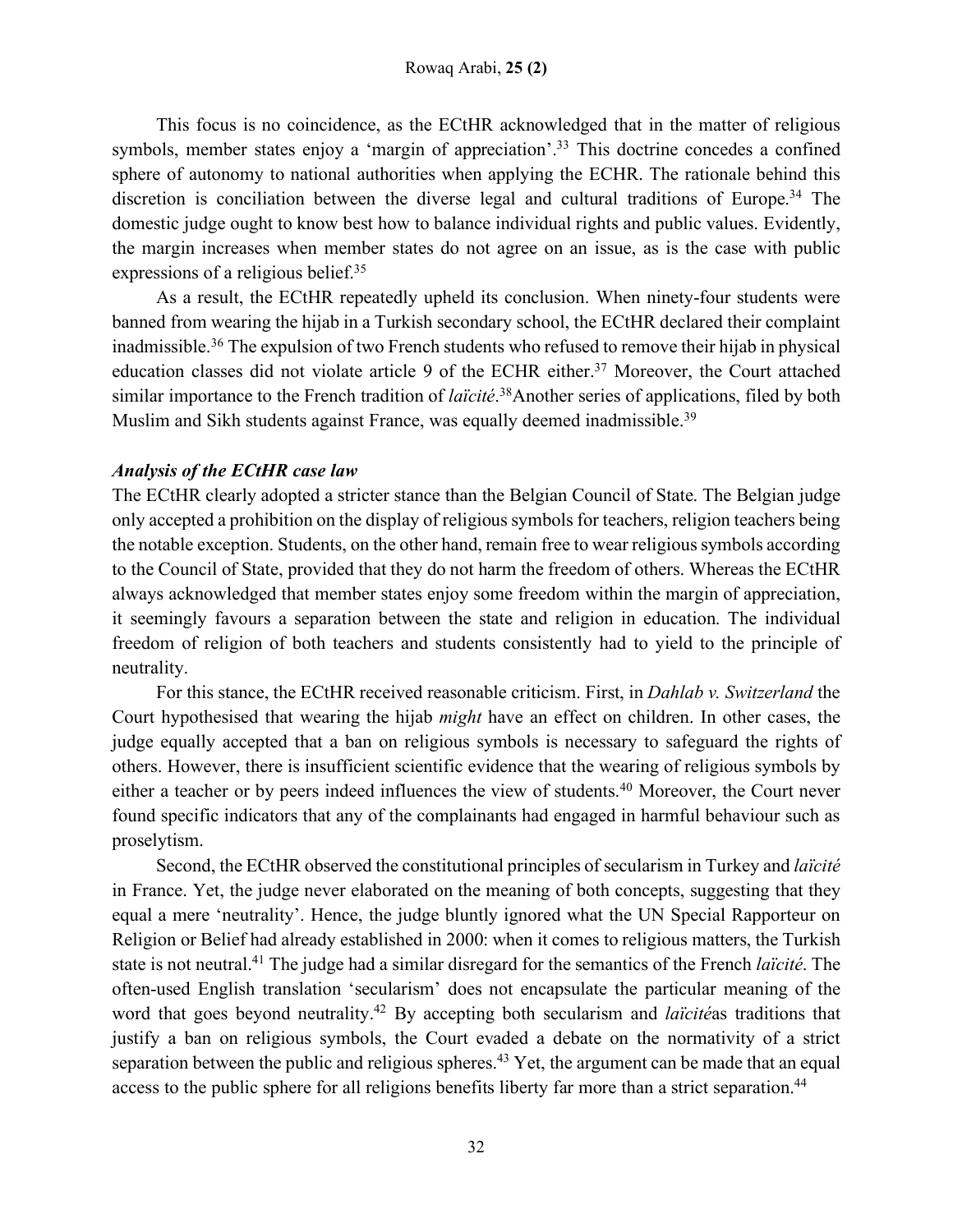Third, the stance of the ECtHR has led to an inconsistency with its own case law regarding another fundamental right: the freedom of expression in article 10 of the ECHR.45 The Court consistently stated that prohibiting the hijab pursues a legitimate aim when it serves to protect the feelings of those who do not want to wear it. However, regarding freedom of expression, the ECtHR has firmly held that any expression of public interest cannot be restricted on the grounds that it might offend, shock or disturb.<sup>46</sup> GUNN rightly remarks that '[w]e would not normally expect a human rights tribunal to be more solicitous of the sensibilities of those who do not like religious expression [...] than on the right to manifest religion  $[\dots]$ .<sup>'47</sup>

Last, the ECtHR finds it difficult to reconcile the hijab with the principle of gender equality. Again, the Court failed to explain its viewpoint, reducing the hijab to a symbol of patriarchal oppression and ignoring the research that has exposed a more complex meaning.48 Indeed, rather than a symbol of oppression, some women consider wearing the hijab as a confirmation of their dignity, or an expression of identity.<sup>49</sup> Others regard it as a statement against anti-Muslim policies in a post-9/11 world.<sup>50</sup> Such selective interpretation of the hijab and a blindness for the intersectionality of discrimination is a stain on the record of a human rights court.<sup>51</sup> In light of this criticism, the ECtHR issued a remarkable decision in the 2011 case of *Lautsi and others v. Italy*.

#### *Lautsie.a. v. Italy: A change of view or a bias confirmed?*

A staunch atheist, Ms Lautsi did not accept that her two sons attended an Italian public school where a crucifix decorated the wall of every classroom. Ms Lautsi saw her freedom of thought violated by a predisposed educational system.52 Unsurprisingly, she referred to the case law of the ECtHR, in particular the case of *Dahlab v. Switzerland*, in which the ECtHR itself had considered the power external religious symbols can exert over pupils. Initially, the Court followed its own reasoning: given the state's duty to safeguard denominational neutrality in public education, the presence of a crucifix in state schools violates article 9 of the ECHR.<sup>53</sup>

However, the ruling sparked such unprecedented protest from member states that the Court's Grand Chamber reviewed the case. The seventeen judges of the Grand Chamber did not agree with the initial verdict. Contrary to the assertion that 'a headscarf *might* have some kind of proselytising effect<sup>34</sup>, the Court now found no evidence at all that the display of a religious symbol may influence pupils. Whereas the Court previously took into account the possible effects of a hijab on the feelings of others, it now declared that 'the applicant's subjective perception' is not in itself sufficient to establish a violation of the ECHR. The judges also accepted that crucifixes are not merely linked to religion, but to Italian identity and tradition as well. The decision to perpetuate such tradition falls within the margin of appreciation. The ECtHR Grand Chamber concluded that the presence of a crucifix, an 'essentially passive symbol<sup>555</sup>, does not violate the ECHR.

In an attempt to explain the inconsistency between this conclusion and *Dahlab v. Switzerland*, the ECtHR made three distinctions. First, a crucifix allegedly 'is not associated with compulsory teaching about Christianity'. Second, Italy's school environment is equally open to other religions. The Court illustrates this by the fact that students were free to wear any religious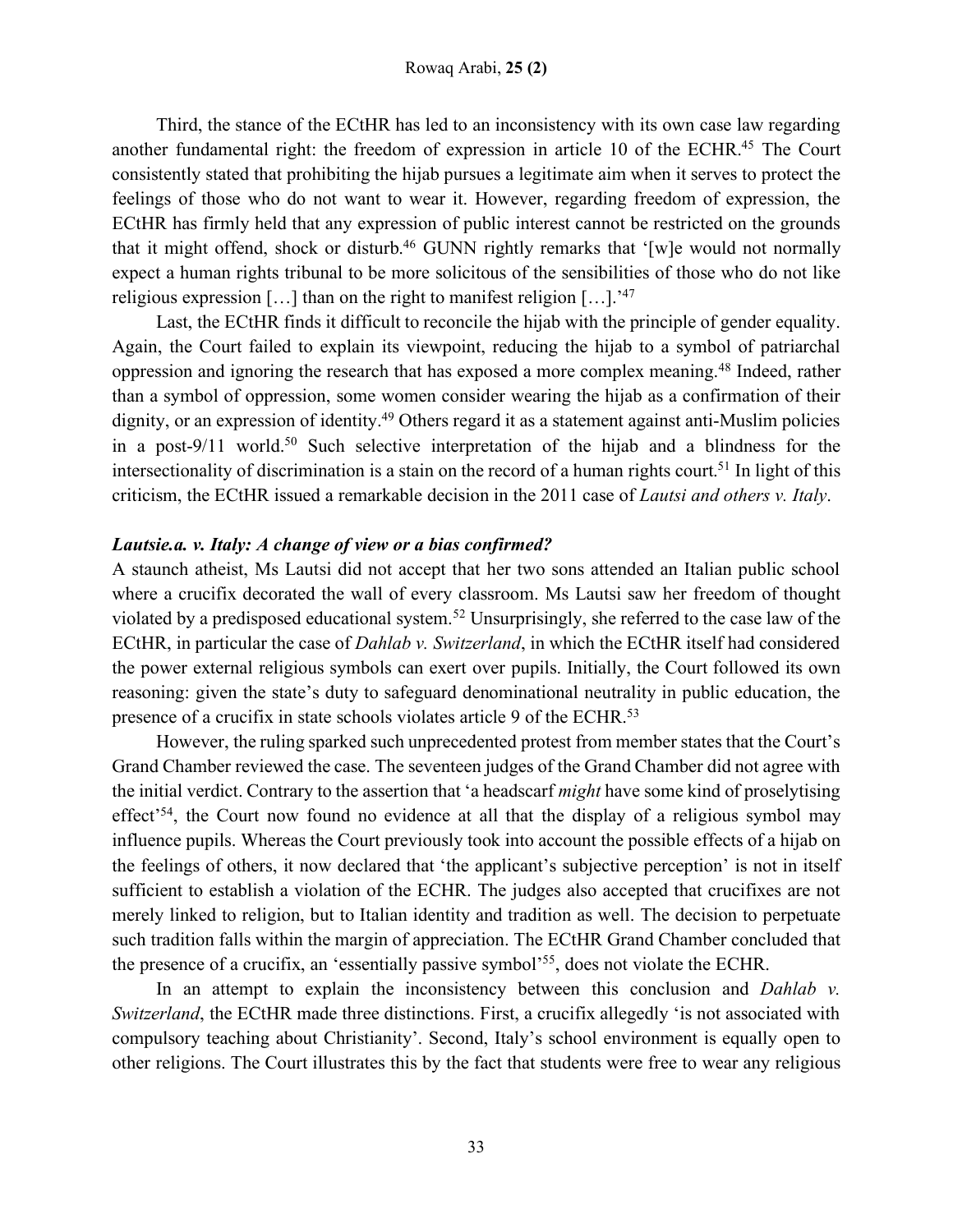symbol. Lastly, the Court found no indicators that the authorities excluded atheist students, or that the presence of a crucifix encouraged proselyting teachings.

These arguments, however, are inadequate, for the Court considers issues that were never investigated in the first place. In none of the aforementioned verdicts did the judge establish the presence of compulsory teachings. Rather, the ECtHR reasoned that the hijab is oppressive, suggesting that somehow it must be related to compulsory courses. Contrary to the applicants, who professed diversity and pluralism, it was the Turkish, Swiss and French states that took exclusive measures. Through the inadequate differentiation between *Lautsie.a. v. Italy* and the older case law, the Court shows that it did not intend to revise its own standpoint, revealing itself as being blatantly biased.<sup>56</sup>

## **Back to Belgium: What Lessons does the ECtHR Offer?**

When comparing the ECtHR case law with the Belgian cases, three observations can be made. First, there is a noteworthy difference between the Turkish and French contexts on the one side, and Belgium on the other. Belgium does not have a strong constitutional tradition of secularism like Turkey and France.<sup>57</sup> It is unclear, however, to what extent this would impact Belgium's margin of appreciation if the question of religious symbols in Belgian schools ever makes it to Strasbourg.

Second, the case of *Dahlab v. Switzerland* allows for some parallels to be drawn between this case and non-religion teachers in the French Community. Just like Switzerland, the French Community has legislation according to which public school teachers must remain neutral. Even though the argument can be made that a display of religious symbols does not necessarily obstruct neutrality, as *Lautsie.a. v. Italy* shows both the ECtHR and the Belgian Council of State have favoured the principle of neutrality over the freedom of religion when it comes to non-religion teachers.

Last, in contrast with the differential approach of the ECtHR, the Belgian Council of State has developed a consistent view that is more in line with international human rights law. According to this view, a general ban on religious symbols can only be in conformity with the ECHR in exceptional, well-documented circumstances, when less restrictive measures fall short of reaching one of the legitimate objectives. *Lautsie.a.v. Italy*, the sole case to date in which the ECtHR correctly applied the Convention regarding religious symbols in school, was a missed opportunity for the Court to revise its own deficient findings.

## **Conclusion: What Writings are on the Wall?**

Hitherto, no solution has been found to break the legal stalemate in Belgium, in spite of the Council of State's clear human-rights approach. The near future will unlikely offer a way out of the deadlock. In addition to the Antwerp court of appeal's acceptance of a general ban on religious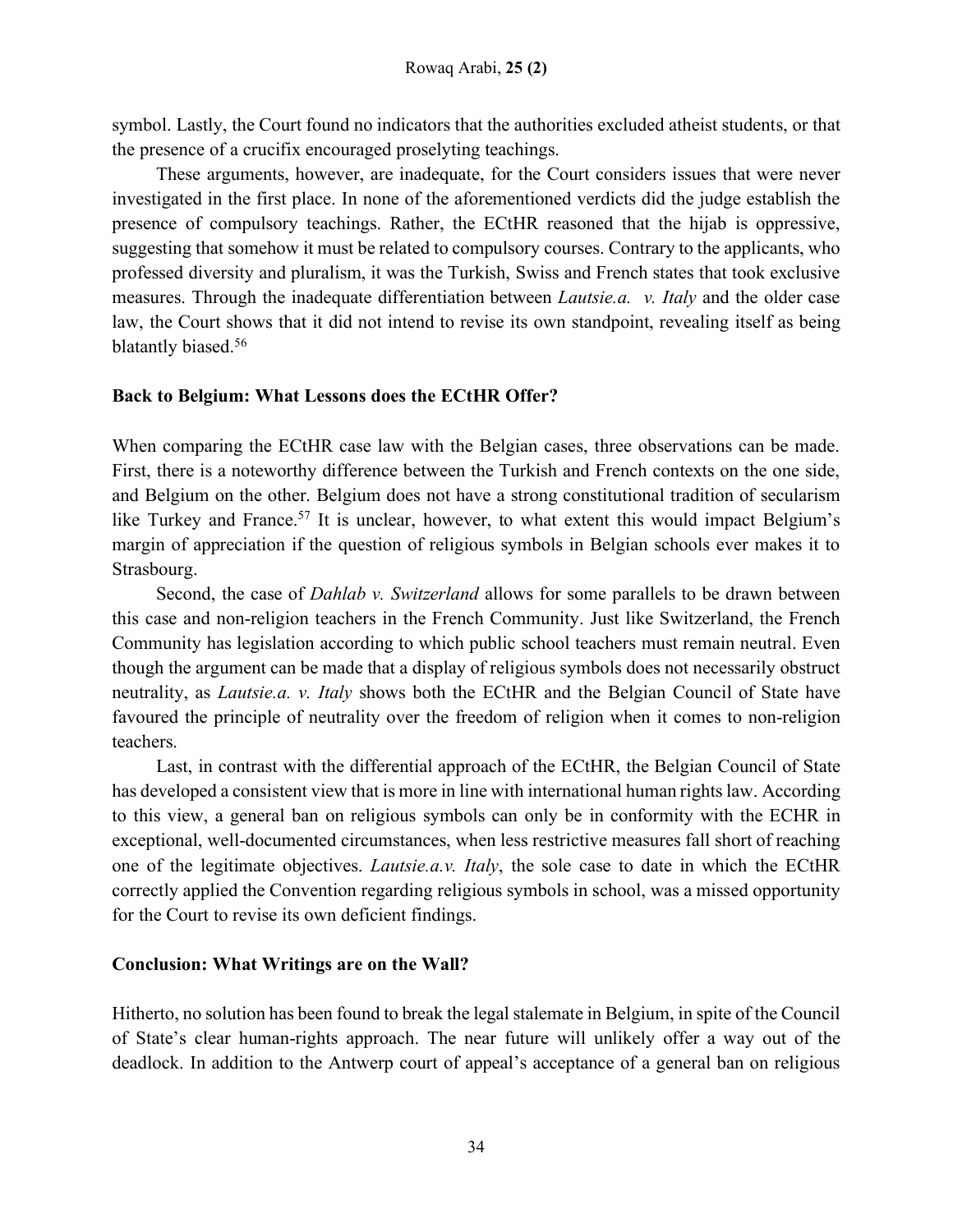symbols in Flemish Community education without giving proper grounds, the *GO!* has another appeal pending. Meanwhile, politicians are eagerly looking forward to the outcome.

This is no surprise, as the newly-formed Flemish government (2019-2024) has put the issue on the agenda. The coalition agreement explicitly aims at reaching neutrality in community education for both teachers and students.<sup>58</sup> To do so, the Flemish government has professed the intention of giving the ban a legal basis. However, on 9 January 2020, the Flemish minister of Education hailed the verdict of the Antwerp court of appeal as a positive development.<sup>59</sup> Mistakably he argued that the verdict has ended legal uncertainty and that legislative steps are not necessary for the time being. Anyhow, legislative proposals from the Flemish government will equally have to respect the conditions of article 9.2 of the ECHR. As stated before, it is unlikely that a general ban will do so.

Other community governments have not yet adopted an equally outspoken viewpoint. Nonetheless, a prohibition on religious symbols for both teachers and students remains a prevalent practice in both public and free schools across Belgium. The reasons for such a ban are recurring: avoiding peer pressure, promoting gender equality and safeguarding public order. Indeed, in Belgian society, radicalisation is a tangible problem, of which the terrorist attacks of 22 March 2016 stand as a saddening testimony.

However, a general ban is a blunt instrument that cannot give an alternative narrative for radicalism. Instead it risks alienating people, pushing them towards other schools and thus effectively bolstering segregation in Belgium's education. Moreover, people that cannot manifest their religion might turn to their active right to education, *i.e.* establishing their own free schools, which would create challenges of its own. Moreover, a ban ignores the identity-related aspects of religious symbols. Specifically, the Orientalist perception of the oppressed Muslim woman risks denying sexual agency to female students who wish to wear the hijab. A limited query amongst 103 Muslim girls has already documented a negative perception of the ban on religious symbols in *GO!* schools.60 However, as the Committee on the Elimination of Discrimination Against Women has recommended, more extensive research into the impact of a ban is needed.<sup>61</sup>

The ECtHR has ignored such considerations, and has mostly held that a general ban on religious symbols in educational institutions is legal. Only in *Lautsie.a v. Italy* has the Strasbourg Court taken a more lenient approach towards religious symbols. However, this judgement unfortunately did not herald a revised viewpoint of the Court, but rather, a bias towards the hijab and dastar. In contrast with the ECtHR, the Council of State has rightly concluded that a general ban for students and religion teachers can only be legal if it is duly grounded in exceptional circumstances. For other teachers, at least in public schools in the French Community, the principle of neutrality takes precedence over the individual freedom of religion.

The verdicts of the Council of State have not yet dissuaded both public and free schools from maintaining a prohibition on religious symbols. Another solution, such as clear legislation that comprehensibly translates the abstract principles of the ECHR, is warranted. However, as long as the political will to adopt such solution is lacking, litigation and legal uncertainty for Belgium's religious minorities will remain. Amidst continuing legal proceedings, it is good to remember a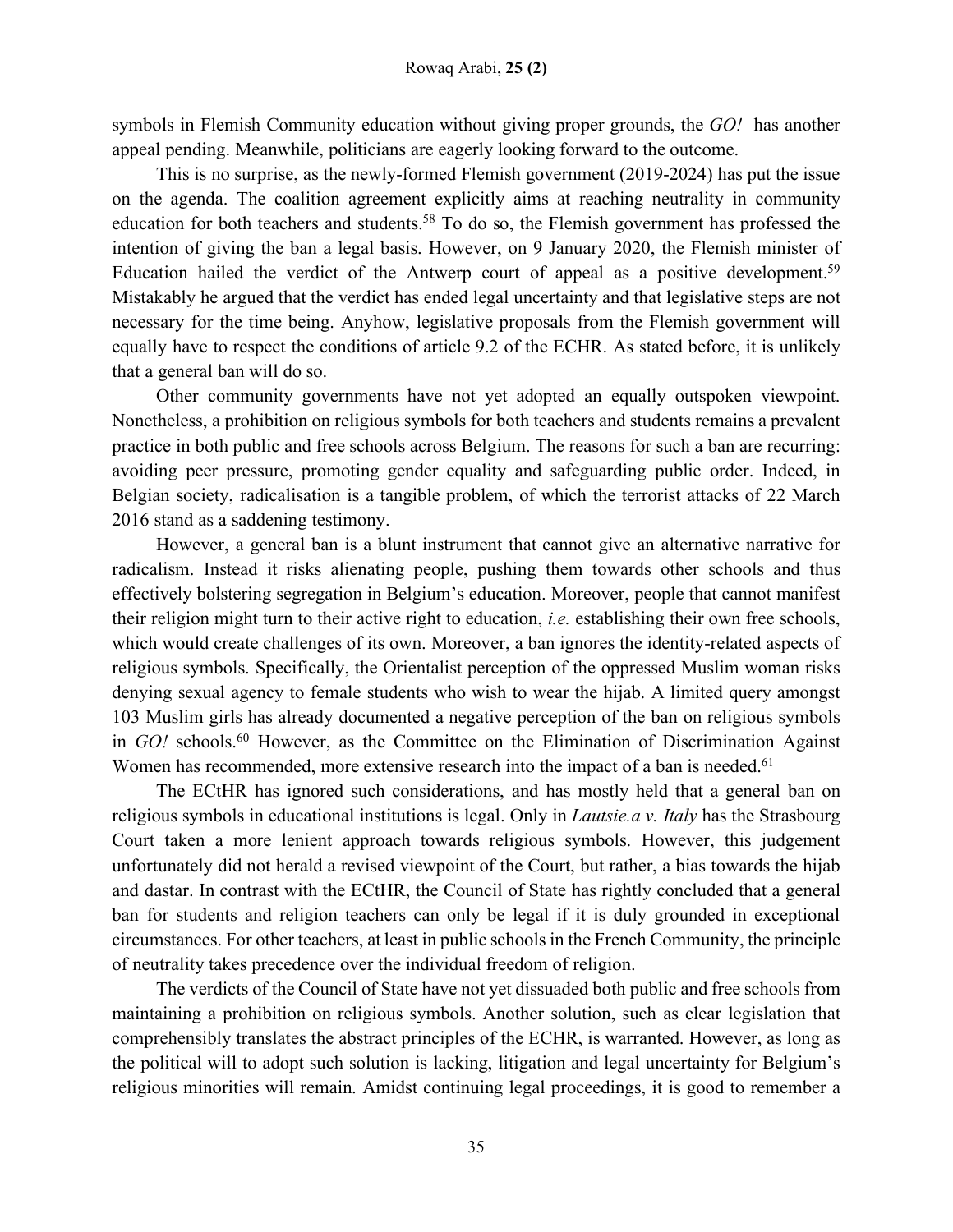consideration that reverberates across several of the judgements scrutinised by this paper: 'Pluralism, tolerance and broadmindedness are hallmarks of a democratic society.'62 To relinquish one, might very well mean losing the other.

#### **About the Author**

 $\overline{\phantom{a}}$ 

*Cedric D'Hondt* is an associate of the Cairo Institute for Human Rights Studies. He holds two master's degrees: one in law at KU Leuven, and another in Arab Democracy and Human Rights at the Université Saint-Joseph in Beirut.

<sup>1</sup> Council of State, 14 October 2014, no. 228.748 and no. 228.752, http://www.raadvanstate.be.

<sup>2</sup> De Smaele, Henk (2009) *RechtsVlaanderen: ReligieenStemgedrag in negentiende-eeuws België*[Right-wing Flanders: Religion and Voting Behavior in Nineteenth-Century Belgium] (Leuven: Leuven University Press), p. 202- 203.

<sup>&</sup>lt;sup>3</sup>Devriendt, Sien (2018) 'Godsdienstvrijheidenonderwijsvrijheidbinnen het Vlaamsofficieelonderwijs: de verhoudingtussen de international/Europeseengrondwettelijkebepalingenen de schoolreglementen' [Freedom of Religion and Freedom of Education in the Flemish Public Education: The Relationship Between the International/European and Constitutional Provisions and School Regulations], *TijdschriftvoorOnderwijsrechtenOnderwijsbeleid* [Journal for Education Law and School Policies] 4-5, pp 323-340; El Berhoumi, Mathias (2013) *Le régime juridique de la libertéd'enseignement à l'épreuve des politiques scolaires* [The Legal Framework of Freedom of Education Challenged by School Policies] (Brussels : Bruylant), p. 122-125.

<sup>4</sup> In the Flemish Community, this is the *Gemeenschapsonderwijs* (*GO!*), which literally translates to "Community Education". The French-speaking Community has the *Wallonie-BruxellesEnseignement* (*WBE*), or "Wallonia-Brussels Education". The German-speaking Community has the *Gemeinschaftsunterrichtswesen* (*GUW*).

<sup>&</sup>lt;sup>5</sup> Article 24, §1 of the Belgian Constitution, https://www.senate.be/doc/const\_nl.html.

<sup>6</sup> Belgium's recognised religions are: Catholic Church, Orthodox Church, Anglican Church, Protestant Church, Judaism, Islam.

<sup>7</sup> El Berhoumi, Mathias (2009), La *libertéd'enseignement* [The Freedom of Education] (Brussels: Larcier), p. 57 *et seq.*; Lievens, Johan and Jonas Vernimmen (2017), *Over rechten, plichtenenvrijheden. Eenjuridischeblik op levensbeschouwelijkediversiteit op school* [On Rights, Duties and Liberties. A Legal Look at Religious Diversity in School], https://www.law.kuleuven.be/pub/nl/bestanden/.

<sup>&</sup>lt;sup>8</sup> Article 24, §1 of the Belgian Constitution, https://www.senate.be/doc/const\_nl.html.

<sup>9</sup> Jaumotte, Jacques and, Eric Thibaut (2012) *Le Conseil d'état de Belgique* [The Council of State of Belgium] (Brussels: Bruylant), p. 331.

<sup>&</sup>lt;sup>10</sup> Article 19 of the Law on the Council of State, coordinated on 12 January 1973, *MoniteurBelge* 21 March 1973.

 $11$  Council of State, 2 July 2009, no. 195.044, http://www.raadvanstate.be.

<sup>12</sup> Council of State, 18 March 2010, no. 202.039, http://www.raadvanstate.be.

<sup>13</sup> Council of State, 10 July 2012, no. 220.245, http://www.raadvanstate.be.

<sup>&</sup>lt;sup>14</sup> Council of State, 21 December 2010, no. 210.000, http://www.raadvanstate.be.

<sup>15</sup> Decree of 31 March 1994 defining the neutrality of community education, *MoniteurBelge* 18 June 1994, https://www.gallilex.cfwb.be/document/pdf/18312\_000.pdf.

<sup>16</sup> Council of State, 5 February 2014, no. 226.345 and no. 226.346, http://www.raadvanstate.be.

<sup>&</sup>lt;sup>17</sup> Council of State, 14 October 2014, no. 228.748 and no. 228.752, http://www.raadvanstate.be.

<sup>&</sup>lt;sup>18</sup> Article 9.2 of the Convention for the Protection of Human Rights and Fundamental Freedoms, signed on 4 November 1950, entry into force on 3 September 1953, https://www.echr.coe.int/Documents/Convention\_ENG.pdf.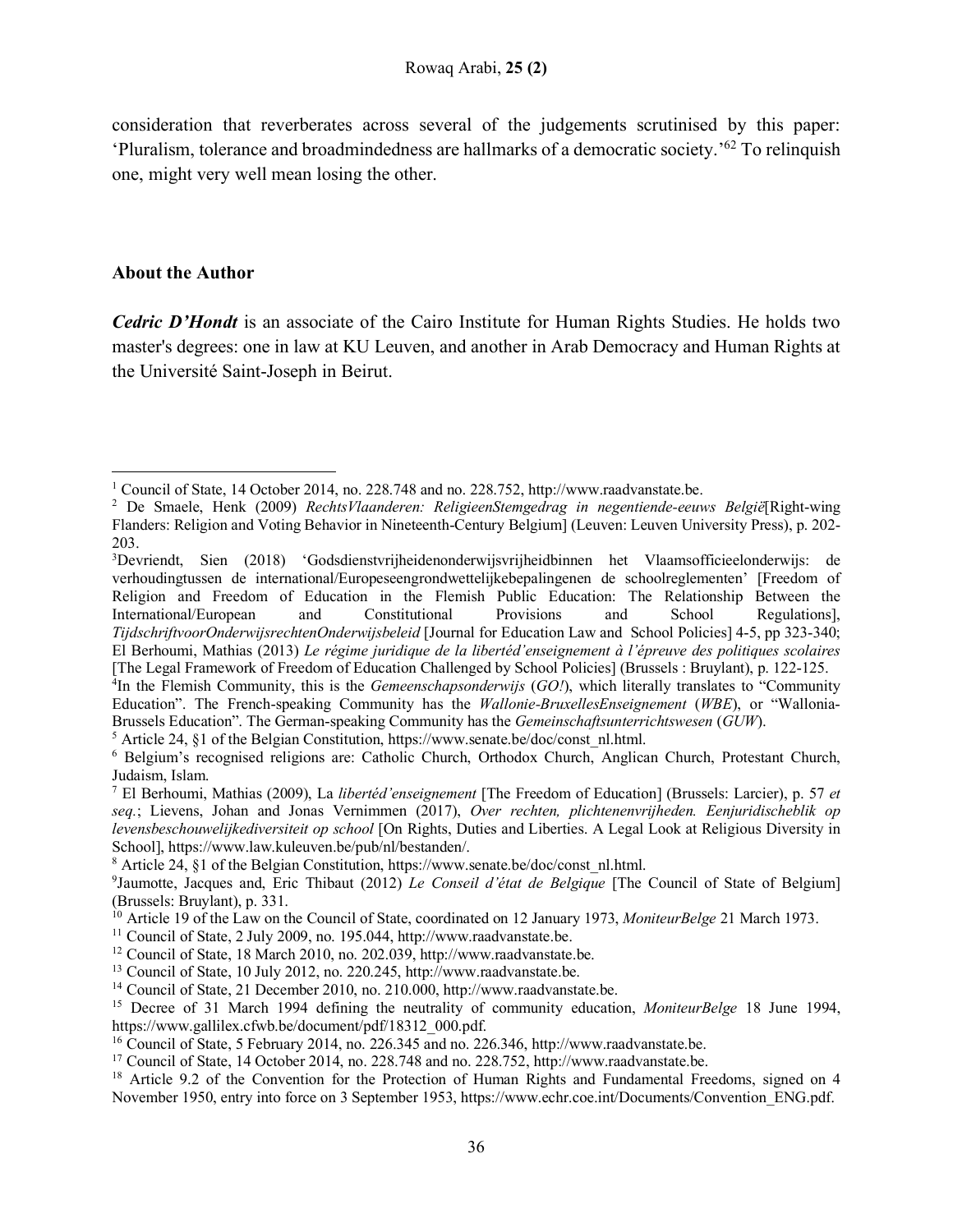<sup>19</sup> Council of State, 14 October 2014, no. 228.752, §36.

<sup>20</sup> Council of State, 14 October 2014, no. 228.752, §37.2; Lievens, Johan and Vrielink, Jogchum (2019) 'Het verbod op religieuzekentekens (opnieuw) uit de doekengedaan: De casus van het (gemeenschaps)onderwijs [The Ban on Religious Symbols Unveiled (Again): The Case of (Community) Education], *TijdschriftvoorOnderwijsrechtenOnderwijsbeleid* [Journal for Education Law and School Policies], pp. 349-353. <sup>21</sup>*Ibid.*, §44.1; Council of State, 14 October 2014, no. 228.748, §66.1.

<sup>22</sup> Liège court of first instance, 4 October 2016, https://www.unia.be/files/Documenten/.

<sup>23</sup>Tongeren court of first instance, 23 February 2018, https://www.unia.be/files/Documenten/; Leuven court of first instance, 27 August 2019, https://www.unia.be/files/Documenten/.

<sup>24</sup> Antwerp court of appeal, 23 December 2019.

<sup>25</sup> De Hert, Paul and Caroline De Geest (2014), 'De Raad van State hervindtgrondrechtenlijn in arresten GO! Hoofddoekenverbod. Naareenkadervooreen 'school per school'-beleid' [The Council of State Rediscovers a Line of Fundamental Rights in GO! Veil-Ban Arrests. Towards a Framework for a 'School-by-Shool' Policy], *TijdschriftvoorOnderwijsrechtenOnderwijsbeleid* [Journal for Education Law and School Policies] 5, pp. 8-11; Lievens, Johan and Jogchum Vrielink (2014) 'Symbolenstrijd. De Raad van State enreligieuzekentekens in het (Gemeenschaps)onderwijs' ['Battle of Symbols'. The Council of State and Religious Symbols in (Community) Education], *TijdschriftvoorOnderwijsrechtenOnderwijsbeleid* [Journal for Education Law and School Policies], pp. 4-14; Lievens, Johan and Jogchum Vrielink (2019) 'Het verbod op religieuzekentekens (opnieuw) uit de doekengedaan: De casus van het (gemeenschaps)onderwijs [The Ban on Religious Symbols Unveiled (Again): The Case of (Community) Education], *TijdschriftvoorOnderwijsrechtenOnderwijsbeleid* [Journal for Education Law and School Policies], pp. 349-353.

 $^{26}Ibid.$ <sup>27</sup> Eu

l

<sup>27</sup> European Court of Human Rights, 15 February 2001, *Dahlab v. Switzerland*, no. 42393/98, https://hudoc.echr.coe.int.

<sup>28</sup>*Ibid.* p. 11.

<sup>29</sup>*Ibid.* p. 13.

<sup>30</sup> European Court of Human Rights, 24 January 2006, *Kurtulmuş v. Turkey*, no. 65500/01, https://hudoc.echr.coe.int. <sup>31</sup> European Court of Human Rights, 10 November 2005, *Leyla Şahin v. Turkey*, no. 44774/98, https://hudoc.echr.coe.int.

<sup>32</sup>*Ibid.* §116.

33The doctrine was accepted by the ECtHR for the first time in the 1968 *Belgian Linguistic Case*.

<sup>34</sup> Agha, Petr (2017) 'Introduction' in Petr Agha (ed.) *Human Rights Between Law and Politics. The Margin of Appreciation in Post-National Contexts* (Portland: Hart Publishing); Letsas, George (2006) 'Two Concepts of the Margin of Appreciation', *Oxford Journal of Legal Studies*, 26 (4), pp. 705-732.<br><sup>35</sup> Berry, Stephanie (2017) 'Religious Freedom and the European Court of Human Rights' Two Margins of

Appreciation', *Religion and Human Rights* 12, pp. 198-209.

<sup>36</sup> European Court of Human Rights, 24 January 2006, *Köse and 93 others v. Turkey*, no. 26625/02, https://hudoc.echr.coe.int.

<sup>37</sup> European Court of Human Rights, 4 December 2008, *Dogru v. France,* no. 27058/05 and *Kervanci v. France*, no. 31645/04, https://hudoc.echr.coe.int.

<sup>38</sup>*Ibid.* §65 *et seq.* and §64 *et seq.*

<sup>39</sup> European Court of Human Rights, 30 June 2009, *Aktas v. France*, no. 43563/08; *Bayrak v. France*, no. 14308/08; *Gamaleddyn v. France*, no. 18527/08; *Ghazal v. France*, no. 29134/08; *Jasvir Singh v. France*, no. 25463/08 and *Ranjit Singhv. France*, no. 7561/08, https://hudoc.echr.coe.int.

40Radačić, Ivana (2012) 'Religious Symbols in Educational Institutions: Jurisprudence of the European Court of Human Rights', *Religion and Human Rights* 7, pp. 133-149.

<sup>41</sup>*Interim Report of the Special Rapporteur of the Commission on Human Rights on the elimination of all forms of tolerance and of discrimination based on religion or belief*, 11 August 2000, UN Doc. A/55/280/Add.1, https://ap.ohchr.org/documents/alldocs.aspx?doc\_id=5540.

42Barbier, Maurice (2005) 'Pour unedéfinition de la laïcitéfrançaise' [For a definition of the French *laïcité*], *Le Débat* 134, https://www.diplomatie.gouv.fr/IMG/pdf/0205-Barbier-FR-5.pdf; Gunn, Jeremy (2004), 'Under God but not the scarf : The founding myths of religious freedom in the United States and Laïcité in France', *Journal of Church and State* 46 (1), pp. 7-24,

https://doi-org.kuleuven.ezproxy.kuleuven.be/10.1093/jcs/46.1.7.

43Radačić, Ivana (2012) 'Religious Symbols in Educational Institutions: Jurisprudence of the European Court of Human Rights', *Religion and Human Rights* 7, pp. 133-149.